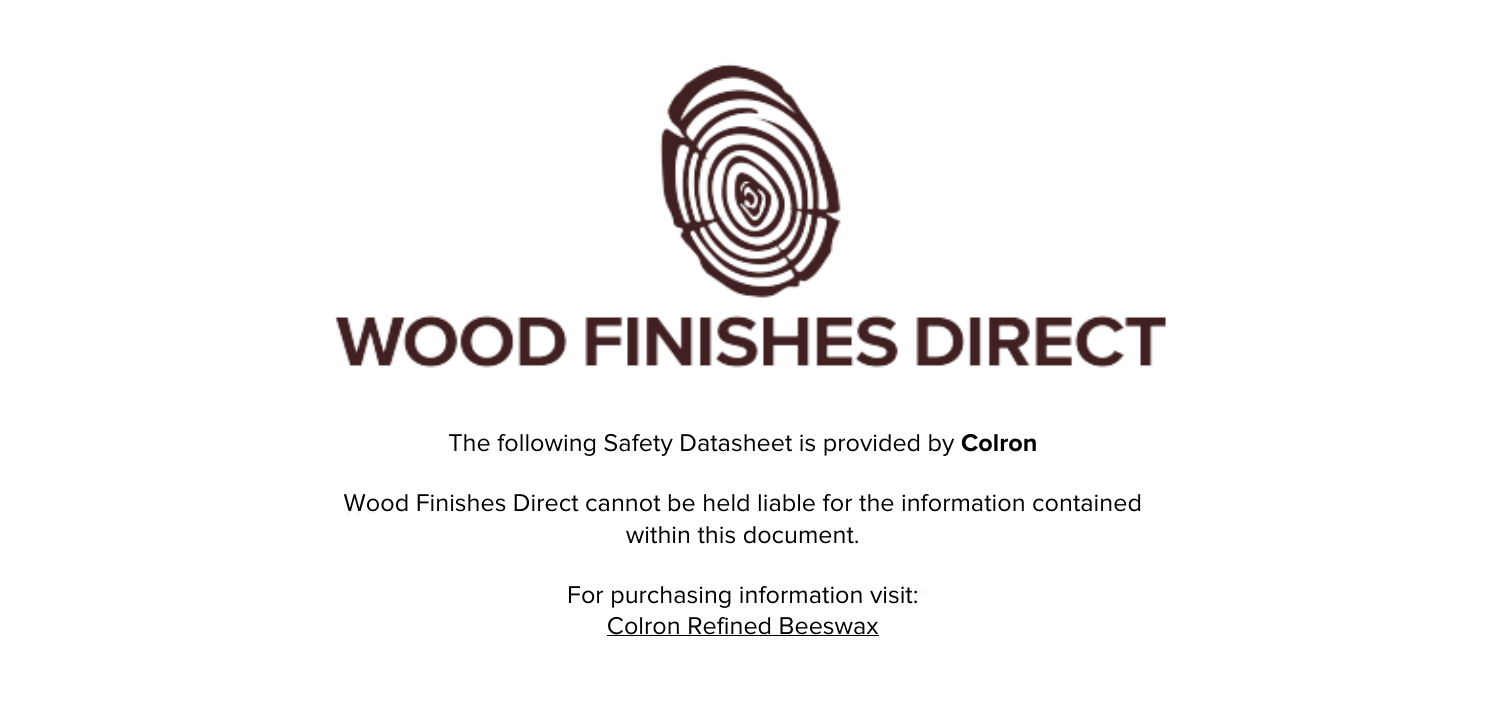# **SAFETY DATA SHEET**

|                                                                                                                     |                                     | SECTION 1: Identification of the substance/mixture and of the company/undertaking                                                |
|---------------------------------------------------------------------------------------------------------------------|-------------------------------------|----------------------------------------------------------------------------------------------------------------------------------|
| 1.1 Product identifier                                                                                              |                                     |                                                                                                                                  |
| <b>Product name</b>                                                                                                 | : COLRON REFINED BEESWAX            |                                                                                                                                  |
| <b>Product code</b>                                                                                                 | : RON022644-01                      |                                                                                                                                  |
|                                                                                                                     |                                     |                                                                                                                                  |
|                                                                                                                     |                                     |                                                                                                                                  |
| <b>Material uses</b>                                                                                                | : Paint or paint related material.  | 1.2 Relevant identified uses of the substance or mixture and uses advised against                                                |
|                                                                                                                     |                                     |                                                                                                                                  |
| 1.3 Details of the supplier of the safety data<br>sheet                                                             |                                     | <b>National contact</b>                                                                                                          |
| Sherwin Williams Diversified Brands Limited<br><b>Thorncliffe Park</b><br>Chapeltown<br>Sheffield<br><b>S35 2YP</b> |                                     | Sherwin Williams Diversified Brands Limited<br><b>Thorncliffe Park</b><br>Chapeltown<br>Sheffield<br><b>S35 2YP</b>              |
| e-mail address of person<br>responsible for this SDS                                                                | : sds@ronseal.co.uk                 |                                                                                                                                  |
| 1.4 Emergency telephone number                                                                                      |                                     |                                                                                                                                  |
| <b>National advisory body/Poison Centre</b>                                                                         |                                     |                                                                                                                                  |
| <b>Telephone number</b>                                                                                             |                                     | : 111 (general public) and 0344 892 111 (Medical professional (NHS) only)                                                        |
| <b>Supplier</b>                                                                                                     |                                     |                                                                                                                                  |
| <b>Telephone number</b>                                                                                             | $: +44(0)1142467171(08:30 - 17:00)$ |                                                                                                                                  |
|                                                                                                                     |                                     |                                                                                                                                  |
| <b>SECTION 2: Hazards identification</b>                                                                            |                                     |                                                                                                                                  |
| 2.1 Classification of the substance or mixture                                                                      |                                     |                                                                                                                                  |
| <b>Product definition</b>                                                                                           | : Mixture                           |                                                                                                                                  |
| Classification according to Regulation (EC) No. 1272/2008 [CLP/GHS]                                                 |                                     | The product is not classified as hazardous according to Regulation (EC) 1272/2008 as amended.                                    |
| See Section 16 for the full text of the H statements declared above.                                                |                                     |                                                                                                                                  |
| See Section 11 for more detailed information on health effects and symptoms.                                        |                                     |                                                                                                                                  |
| 2.2 Label elements                                                                                                  |                                     |                                                                                                                                  |
| <b>Signal word</b>                                                                                                  | : No signal word.                   |                                                                                                                                  |
| <b>Hazard statements</b>                                                                                            |                                     | : No known significant effects or critical hazards.                                                                              |
| <b>Precautionary statements</b>                                                                                     |                                     |                                                                                                                                  |
| <b>General</b>                                                                                                      |                                     | : Read label before use. Keep out of reach of children. If medical advice is needed,<br>have product container or label at hand. |
| <b>Prevention</b>                                                                                                   | Not applicable.                     |                                                                                                                                  |
| <b>Response</b>                                                                                                     | Not applicable.                     |                                                                                                                                  |

**Storage** : Not applicable. **Disposal** : Not applicable.

**Supplemental label** : Contains 1,2-benzisothiazol-3(2H)-one. May produce an allergic reaction. elements

Date of issue/Date of revision : 08, Mar, 2017.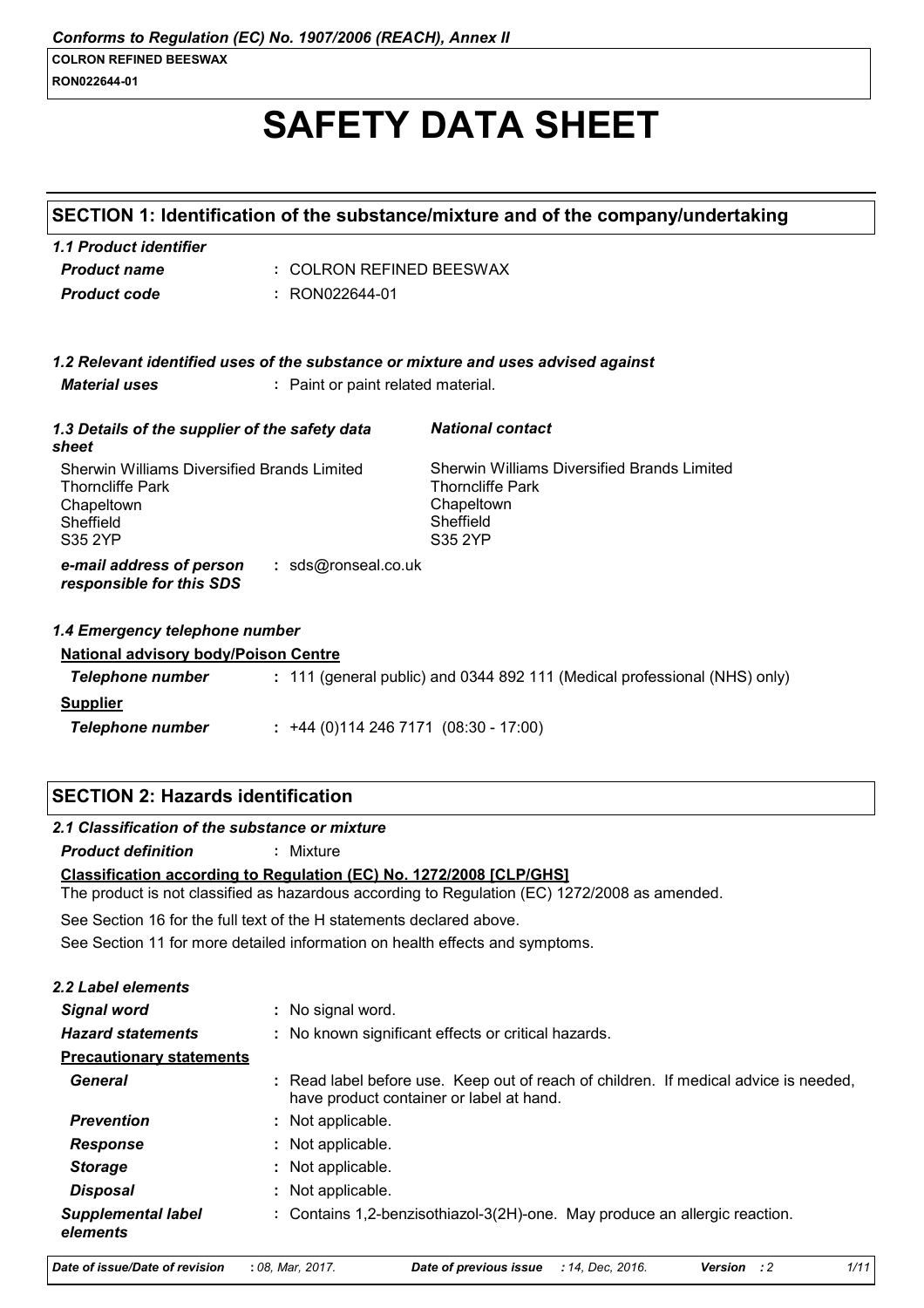RON022644-01

#### **SECTION 2: Hazards identification**

| <b>Annex XVII - Restrictions</b><br>on the manufacture,<br>placing on the market and<br>use of certain dangerous<br>substances, mixtures and<br>articles | : Not applicable. |
|----------------------------------------------------------------------------------------------------------------------------------------------------------|-------------------|
| <u>Special packaging requirements</u>                                                                                                                    |                   |
| <b>Containers to be fitted</b><br>with child-resistant<br>fastenings                                                                                     | : Not applicable. |
| <b>Tactile warning of danger : Not applicable.</b>                                                                                                       |                   |

#### 2.3 Other hazards

Other hazards which do : None known. not result in classification

## **SECTION 3: Composition/information on ingredients**

÷

#### 3.2 Mixture

| <b>Product/ingredient</b><br>name | <b>Identifiers</b>                                      | $\%$   | Regulation (EC) No. 1272/2008 [CLP]                                                                                 | Type  |
|-----------------------------------|---------------------------------------------------------|--------|---------------------------------------------------------------------------------------------------------------------|-------|
| 1,2-Benzisothiazolone             | IEC: 220-120-9<br>CAS: 2634-33-5<br>Index: 613-088-00-6 | < 0.05 | Acute Tox. 4, H302<br>Skin Irrit. 2, H315<br>Eye Dam. 1, H318<br>Skin Sens. 1, H317<br>Aquatic Acute 1, H400 (M=10) | $[1]$ |
|                                   |                                                         |        | See Section 16 for the full text of the H<br>statements declared above.                                             |       |

There are no additional ingredients present which, within the current knowledge of the supplier and in the concentrations applicable, are classified as hazardous to health or the environment, are PBTs or vPvBs or have been assigned a workplace exposure limit and hence require reporting in this section.

#### **Type**

[1] Substance classified with a health or environmental hazard

[2] Substance with a workplace exposure limit

[3] Substance meets the criteria for PBT according to Regulation (EC) No. 1907/2006, Annex XIII

[4] Substance meets the criteria for vPvB according to Regulation (EC) No. 1907/2006, Annex XIII

[5] Substance of equivalent concern

Occupational exposure limits, if available, are listed in Section 8.

#### **SECTION 4: First aid measures**

## 4.1 Description of first aid measures

| General             | : In all cases of doubt, or when symptoms persist, seek medical attention. Never give<br>anything by mouth to an unconscious person. If unconscious, place in recovery<br>position and seek medical advice. |
|---------------------|-------------------------------------------------------------------------------------------------------------------------------------------------------------------------------------------------------------|
| Eye contact         | : Remove contact lenses, irrigate copiously with clean, fresh water, holding the<br>eyelids apart for at least 10 minutes and seek immediate medical advice.                                                |
| <b>Inhalation</b>   | : Remove to fresh air. Keep person warm and at rest. If not breathing, if breathing is<br>irregular or if respiratory arrest occurs, provide artificial respiration or oxygen by<br>trained personnel.      |
| <b>Skin contact</b> | : Remove contaminated clothing and shoes. Wash skin thoroughly with soap and<br>water or use recognised skin cleanser. Do NOT use solvents or thinners.                                                     |
| Ingestion           | : If swallowed, seek medical advice immediately and show the container or label.<br>Keep person warm and at rest. Do NOT induce vomiting.                                                                   |

| Date of issue/Date of revision | : 08. Mar. 2017. | <b>Date of previous issue</b> : 14, Dec. 2016. |  | <b>Version</b> : 2 | 2/11 |
|--------------------------------|------------------|------------------------------------------------|--|--------------------|------|
|--------------------------------|------------------|------------------------------------------------|--|--------------------|------|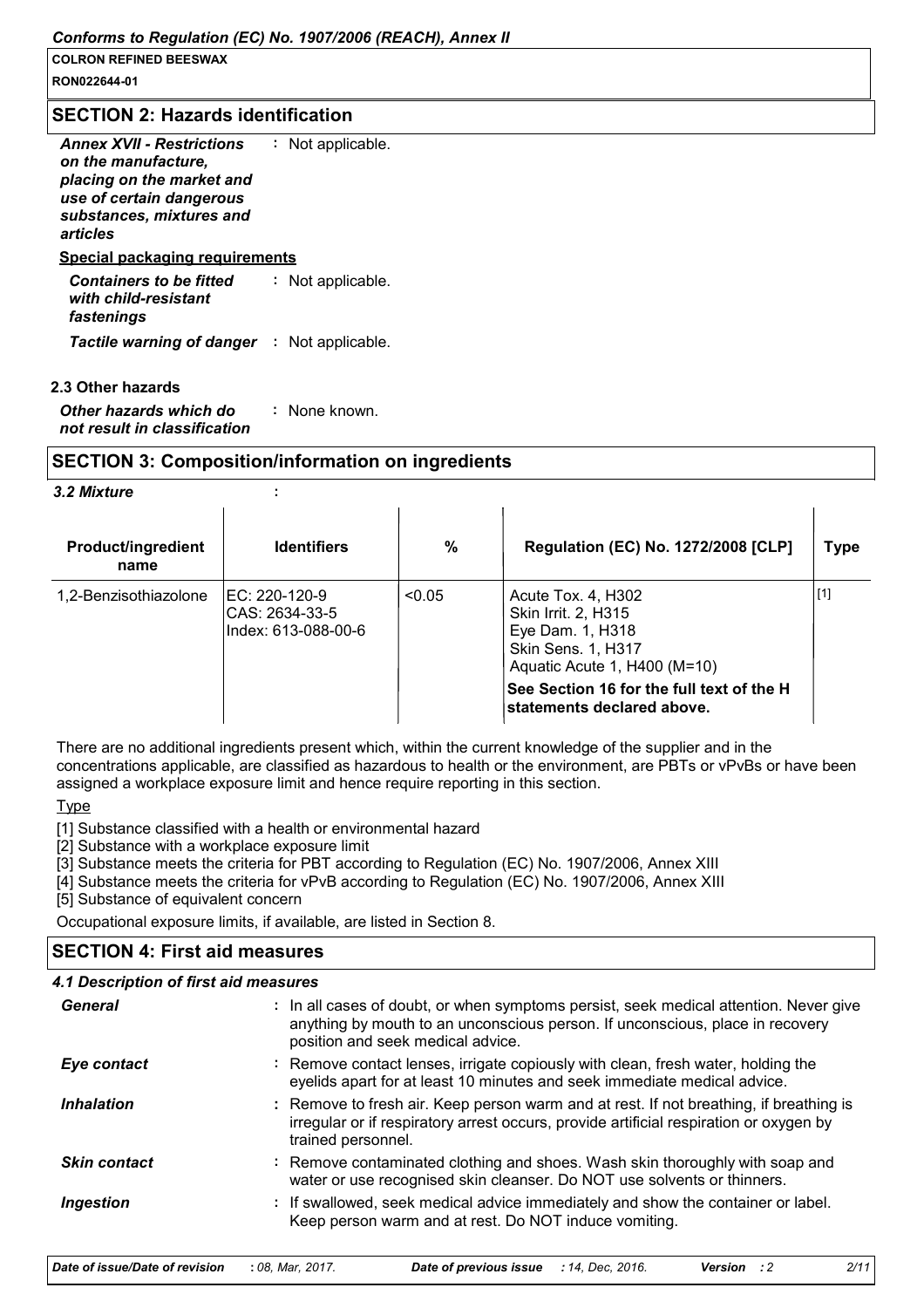RON022644-01

#### **SECTION 4: First aid measures**

**Protection of first-aiders** : No action shall be taken involving any personal risk or without suitable training.

#### 4.2 Most important symptoms and effects, both acute and delayed

There are no data available on the mixture itself. The mixture has been assessed following the conventional method of the CLP Regulation (EC) No 1272/2008 and is classified for toxicological properties accordingly. See Sections 2 and 3 for details.

Exposure to component solvent vapour concentrations in excess of the stated occupational exposure limit may result in adverse health effects such as mucous membrane and respiratory system irritation and adverse effects on the kidneys, liver and central nervous system. Symptoms and signs include headache, dizziness, fatique, muscular weakness, drowsiness and, in extreme cases, loss of consciousness.

Solvents may cause some of the above effects by absorption through the skin. Repeated or prolonged contact with the mixture may cause removal of natural fat from the skin, resulting in non-allergic contact dermatitis and absorption through the skin.

If splashed in the eyes, the liquid may cause irritation and reversible damage.

This takes into account, where known, delayed and immediate effects and also chronic effects of components from short-term and long-term exposure by oral, inhalation and dermal routes of exposure and eye contact.

Contains 1,2-benzisothiazol-3(2H)-one. May produce an allergic reaction.

#### 4.3 Indication of any immediate medical attention and special treatment needed

| <b>Notes to physician</b>  | : Treat symptomatically. Contact poison treatment specialist immediately if large<br>quantities have been ingested or inhaled. |
|----------------------------|--------------------------------------------------------------------------------------------------------------------------------|
| <b>Specific treatments</b> | : No specific treatment.                                                                                                       |

See toxicological information (Section 11)

| <b>SECTION 5: Firefighting measures</b>                           |                                                                                                                              |
|-------------------------------------------------------------------|------------------------------------------------------------------------------------------------------------------------------|
| 5.1 Extinguishing media<br><b>Suitable extinguishing</b><br>media | : Recommended: alcohol-resistant foam, carbon dioxide, powders.                                                              |
| Unsuitable extinguishing<br>media                                 | : Do not use water jet.                                                                                                      |
|                                                                   | 5.2 Special hazards arising from the substance or mixture                                                                    |
| <b>Hazards from the</b><br>substance or mixture                   | : Fire will produce dense black smoke. Exposure to decomposition products may<br>cause a health hazard.                      |
| <b>Hazardous combustion</b><br>products                           | : Decomposition products may include the following materials: carbon monoxide,<br>carbon dioxide, smoke, oxides of nitrogen. |
| 5.3 Advice for firefighters                                       |                                                                                                                              |
| <b>Special protective actions</b><br>for fire-fighters            | : Cool closed containers exposed to fire with water. Do not release runoff from fire to<br>drains or watercourses.           |
| <b>Special protective</b><br>equipment for fire-fighters          | : Fire-fighters should wear positive pressure self-contained breathing apparatus<br>(SCBA) and full turnout gear.            |
| <b>SECTION 6: Accidental release measures</b>                     |                                                                                                                              |

Due to the organic solvents content of the mixture:

| 6.1 Personal precautions, protective equipment and emergency procedures |                                                                                                                                                   |  |
|-------------------------------------------------------------------------|---------------------------------------------------------------------------------------------------------------------------------------------------|--|
| For non-emergency<br>personnel                                          | : Exclude sources of ignition and ventilate the area. Avoid breathing vapour or mist.<br>Refer to protective measures listed in sections 7 and 8. |  |
|                                                                         | Keep unnecessary and unprotected personnel from entering.                                                                                         |  |

| Date of issue/Date of revision | : 08. Mar. 2017. | <b>Date of previous issue</b> : 14, Dec, 2016. |  | <b>Version</b> : 2 | 3/11 |
|--------------------------------|------------------|------------------------------------------------|--|--------------------|------|
|--------------------------------|------------------|------------------------------------------------|--|--------------------|------|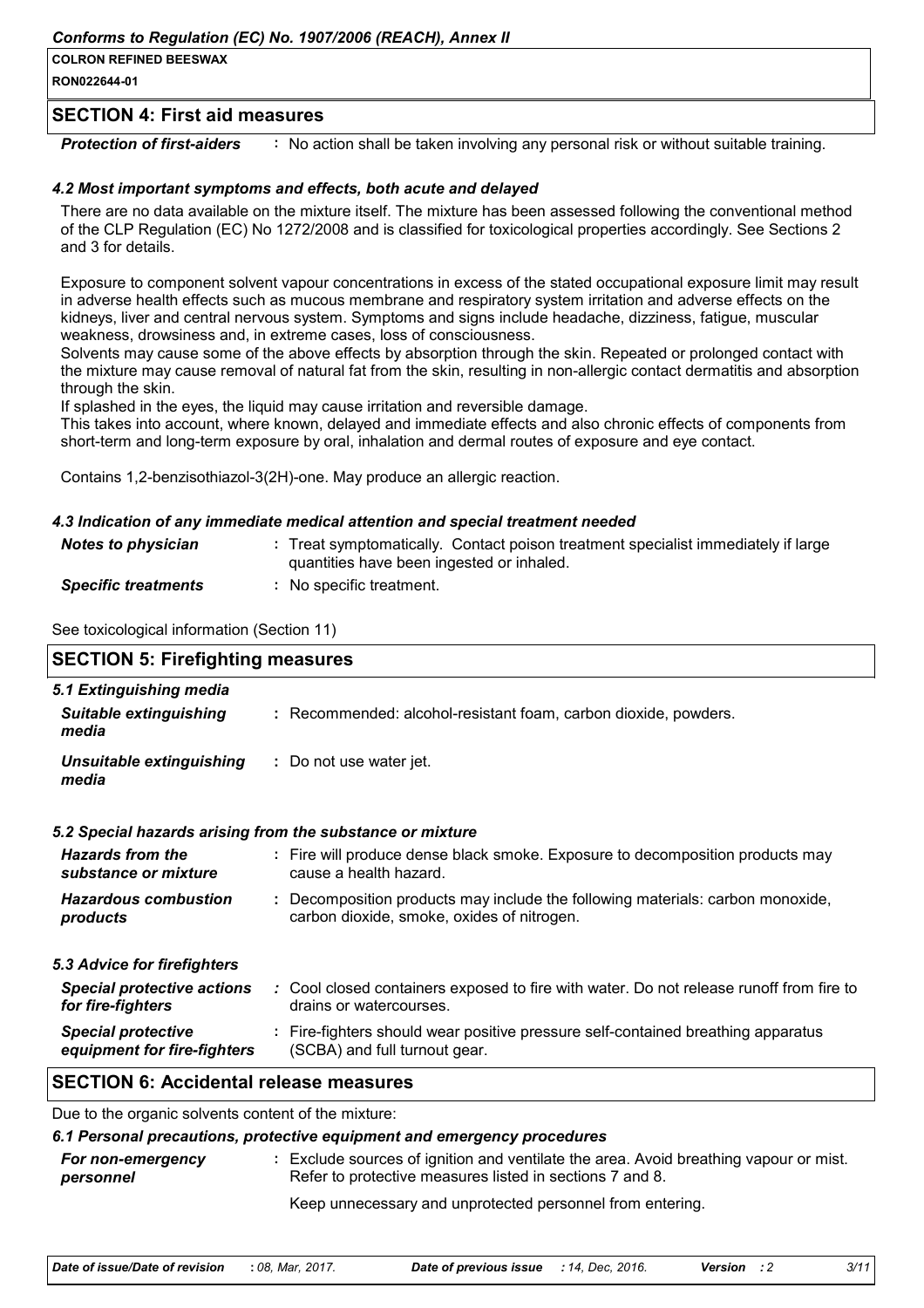#### RON022644-01

# **SECTION 6: Accidental release measures**

| For emergency responders                                       | If specialised clothing is required to deal with the spillage, take note of any<br>information in Section 8 on suitable and unsuitable materials. See also the<br>information in "For non-emergency personnel".                                                                    |
|----------------------------------------------------------------|------------------------------------------------------------------------------------------------------------------------------------------------------------------------------------------------------------------------------------------------------------------------------------|
| 6.2 Environmental<br>precautions                               | : Do not allow to enter drains or watercourses. If the product contaminates lakes,<br>rivers, or sewers, inform the appropriate authorities in accordance with local<br>regulations.                                                                                               |
| 6.3 Methods and material<br>for containment and<br>cleaning up | : Contain and collect spillage with non-combustible, absorbent material e.g. sand,<br>earth, vermiculite or diatomaceous earth and place in container for disposal<br>according to local regulations (see Section 13). Preferably clean with a detergent.<br>Avoid using solvents. |
| 6.4 Reference to other<br><b>sections</b>                      | : See Section 1 for emergency contact information.<br>See Section 8 for information on appropriate personal protective equipment.<br>See Section 13 for additional waste treatment information.                                                                                    |

# **SECTION 7: Handling and storage**

The information in this section contains generic advice and guidance. The list of Identified Uses in Section 1 should be consulted for any available use-specific information provided in the Exposure Scenario(s).

| <b>7.1 Precautions for safe</b><br>handling              | : Due to the organic solvents content of the mixture:                                                                                                                                                                                                                                                                                                                               |
|----------------------------------------------------------|-------------------------------------------------------------------------------------------------------------------------------------------------------------------------------------------------------------------------------------------------------------------------------------------------------------------------------------------------------------------------------------|
|                                                          | Prevent the creation of flammable or explosive concentrations of vapours in air and<br>avoid vapour concentrations higher than the occupational exposure limits.<br>In addition, the product should only be used in areas from which all naked lights and<br>other sources of ignition have been excluded. Electrical equipment should be<br>protected to the appropriate standard. |
|                                                          | Keep away from heat, sparks and flame. No sparking tools should be used.<br>Avoid contact with skin and eyes. Avoid the inhalation of dust, particulates, spray or<br>mist arising from the application of this mixture. Avoid inhalation of dust from<br>sanding.                                                                                                                  |
|                                                          | Eating, drinking and smoking should be prohibited in areas where this material is<br>handled, stored and processed.                                                                                                                                                                                                                                                                 |
|                                                          | Put on appropriate personal protective equipment (see Section 8).<br>Never use pressure to empty. Container is not a pressure vessel.                                                                                                                                                                                                                                               |
|                                                          | Always keep in containers made from the same material as the original one.                                                                                                                                                                                                                                                                                                          |
|                                                          | Comply with the health and safety at work laws.<br>Information on fire and explosion protection                                                                                                                                                                                                                                                                                     |
|                                                          | Vapours are heavier than air and may spread along floors. Vapours may form<br>explosive mixtures with air.                                                                                                                                                                                                                                                                          |
| <b>7.2 Conditions for safe</b><br>storage, including any | : Store in accordance with local regulations.<br>Notes on joint storage                                                                                                                                                                                                                                                                                                             |
| incompatibilities                                        | Keep away from: oxidising agents, strong alkalis, strong acids.<br>Additional information on storage conditions                                                                                                                                                                                                                                                                     |
|                                                          | Observe label precautions. Store in a dry, cool and well-ventilated area. Keep away<br>from heat and direct sunlight.<br>Keep container tightly closed.                                                                                                                                                                                                                             |
|                                                          | Keep away from sources of ignition. No smoking. Prevent unauthorised access.<br>Containers that have been opened must be carefully resealed and kept upright to<br>prevent leakage.                                                                                                                                                                                                 |
|                                                          | Contaminated absorbent material may pose the same hazard as the spilt product.                                                                                                                                                                                                                                                                                                      |
|                                                          | Store above $5^{\circ}C$ (42 $^{\circ}F$ ) Protect from frost.                                                                                                                                                                                                                                                                                                                      |
| 7.3 Specific end use(s)                                  |                                                                                                                                                                                                                                                                                                                                                                                     |
| <b>Recommendations</b>                                   | : Not available.                                                                                                                                                                                                                                                                                                                                                                    |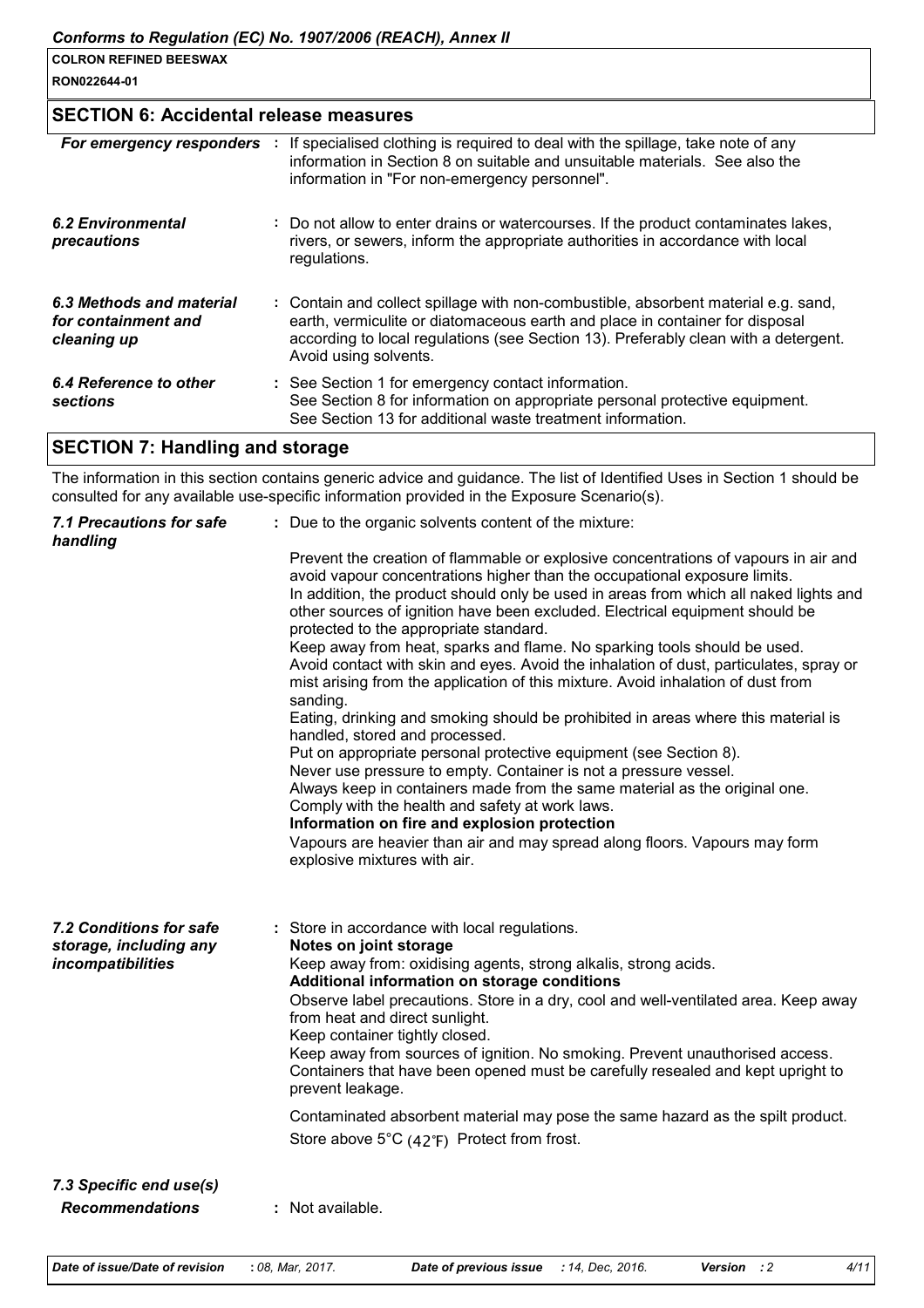RON022644-01

## **SECTION 7: Handling and storage**

**Industrial sector specific** : Not available.

#### solutions

Good housekeeping standards, regular safe removal of waste materials and regular maintenance of spray booth filters will minimise the risks of spontaneous combustion and other fire hazards.

#### Before use of this material please refer to the Exposure Scenario(s) if attached for the specific end use, control measures and additional PPE considerations.

#### **SECTION 8: Exposure controls/personal protection**

The information in this section contains generic advice and quidance. The list of Identified Uses in Section 1 should be consulted for any available use-specific information provided in the Exposure Scenario(s).

#### 8.1 Control parameters

**Occupational exposure limits** 

No exposure limit value known.

| <b>Recommended monitoring</b><br>procedures | : If this product contains ingredients with exposure limits, personal, workplace<br>atmosphere or biological monitoring may be required to determine the effectiveness<br>of the ventilation or other control measures and/or the necessity to use respiratory<br>protective equipment. Reference should be made to monitoring standards, such as<br>the following: European Standard EN 689 (Workplace atmospheres - Guidance for<br>the assessment of exposure by inhalation to chemical agents for comparison with<br>limit values and measurement strategy) European Standard EN 14042 (Workplace<br>atmospheres - Guide for the application and use of procedures for the assessment<br>of exposure to chemical and biological agents) European Standard EN 482<br>(Workplace atmospheres - General requirements for the performance of procedures<br>for the measurement of chemical agents) Reference to national guidance<br>documents for methods for the determination of hazardous substances will also be |
|---------------------------------------------|-----------------------------------------------------------------------------------------------------------------------------------------------------------------------------------------------------------------------------------------------------------------------------------------------------------------------------------------------------------------------------------------------------------------------------------------------------------------------------------------------------------------------------------------------------------------------------------------------------------------------------------------------------------------------------------------------------------------------------------------------------------------------------------------------------------------------------------------------------------------------------------------------------------------------------------------------------------------------------------------------------------------------|
|                                             | reguired.                                                                                                                                                                                                                                                                                                                                                                                                                                                                                                                                                                                                                                                                                                                                                                                                                                                                                                                                                                                                             |

#### **DNELs/DMELs**

No DNELs/DMELs available.

#### **PNECs**

No PNECs available

| 8.2 Exposure controls                      |                                                                                                                                                                                                                                                                                                                                                                                                   |
|--------------------------------------------|---------------------------------------------------------------------------------------------------------------------------------------------------------------------------------------------------------------------------------------------------------------------------------------------------------------------------------------------------------------------------------------------------|
| <b>Appropriate engineering</b><br>controls | : Provide adequate ventilation. Where reasonably practicable, this should be<br>achieved by the use of local exhaust ventilation and good general extraction. If<br>these are not sufficient to maintain concentrations of particulates and solvent<br>vapours below the OEL, suitable respiratory protection must be worn.                                                                       |
|                                            | : Users are advised to consider national Occupational Exposure Limits or other<br>equivalent values.                                                                                                                                                                                                                                                                                              |
| <u>Individual protection measures</u>      |                                                                                                                                                                                                                                                                                                                                                                                                   |
| <b>Hygiene measures</b>                    | : Wash hands, forearms and face thoroughly after handling chemical products, before<br>eating, smoking and using the lavatory and at the end of the working period.<br>Appropriate techniques should be used to remove potentially contaminated clothing.<br>Wash contaminated clothing before reusing. Ensure that eyewash stations and<br>safety showers are close to the workstation location. |
| <b>Eye/face protection</b>                 | : Use safety eyewear designed to protect against splash of liquids.                                                                                                                                                                                                                                                                                                                               |
| <b>Skin protection</b>                     |                                                                                                                                                                                                                                                                                                                                                                                                   |
| <b>Hand protection</b>                     | : Wear suitable gloves tested to $EN374$ .                                                                                                                                                                                                                                                                                                                                                        |
| <b>Gloves</b>                              | : Short term exposure less than 10 minutes Continuous use Nitrile gloves.<br>Long Term Exposure Spill / For prolonged or repeated handling, use PE / PE<br>Laminate gloves > 8 hours (breakthrough time).                                                                                                                                                                                         |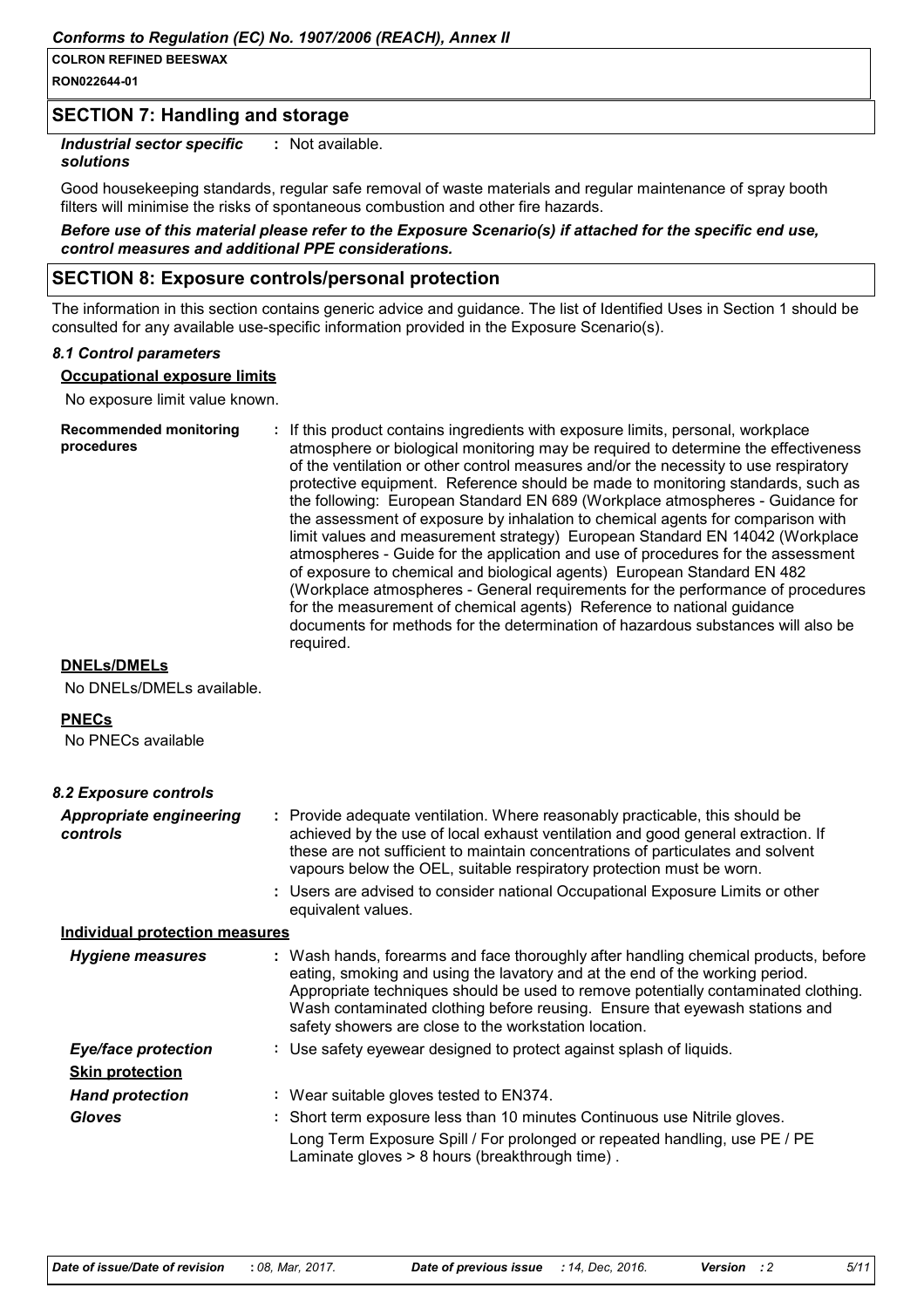RON022644-01

#### **SECTION 8: Exposure controls/personal protection**

|                                           | There is no one glove material or combination of materials that will give unlimited<br>resistance to any individual or combination of chemicals.                                                                                                                                                                                                     |
|-------------------------------------------|------------------------------------------------------------------------------------------------------------------------------------------------------------------------------------------------------------------------------------------------------------------------------------------------------------------------------------------------------|
|                                           | The breakthrough time must be greater than the end use time of the product.<br>The instructions and information provided by the glove manufacturer on use,<br>storage, maintenance and replacement must be followed.<br>Gloves should be replaced regularly and if there is any sign of damage to the glove<br>material.                             |
|                                           | Always ensure that gloves are free from defects and that they are stored and used<br>correctly.                                                                                                                                                                                                                                                      |
|                                           | The performance or effectiveness of the glove may be reduced by physical/chemical<br>damage and poor maintenance.                                                                                                                                                                                                                                    |
|                                           | Barrier creams may help to protect the exposed areas of the skin but should not be<br>applied once exposure has occurred.                                                                                                                                                                                                                            |
|                                           | The user must check that the final choice of type of glove selected for handling this<br>product is the most appropriate and takes into account the particular conditions of<br>use, as included in the user's risk assessment.                                                                                                                      |
| <b>Body protection</b>                    | : Personnel should wear protective clothing.                                                                                                                                                                                                                                                                                                         |
|                                           | : Personal protective equipment for the body should be selected based on the task<br>being performed and the risks involved and should be approved by a specialist<br>before handling this product.                                                                                                                                                  |
| <b>Other skin protection</b>              | : Appropriate footwear and any additional skin protection measures should be<br>selected based on the task being performed and the risks involved and should be<br>approved by a specialist before handling this product.                                                                                                                            |
| <b>Respiratory protection</b>             | : Use a properly fitted, particulate filter respirator complying with an approved<br>standard if a risk assessment indicates this is necessary. Recommended: A2P2<br>(EN14387). Respirator selection must be based on known or anticipated exposure<br>levels, the hazards of the product and the safe working limits of the selected<br>respirator. |
| <b>Environmental exposure</b><br>controls | : Do not allow to enter drains or watercourses.                                                                                                                                                                                                                                                                                                      |

Before use of this material please refer to the Exposure Scenario(s) if attached for the specific end use, control measures and additional PPE considerations. The information contained in this safety data sheet does not constitute the user's own assessment of workplace risks, as required by other health and safety legislation. The provisions of the national health and safety at work regulations apply to the use of this product at work.

#### **SECTION 9: Physical and chemical properties**

#### 9.1 Information on basic physical and chemical properties

| <b>Appearance</b>                               |                                                         |
|-------------------------------------------------|---------------------------------------------------------|
| <b>Physical state</b>                           | : Liquid.                                               |
| Colour                                          | : Various                                               |
| <b>Odour</b>                                    | : Floral.                                               |
| <b>Odour threshold</b>                          | : Not relevant/applicable due to nature of the product. |
| pН                                              | : Not Available (Not Tested).                           |
| Melting point/freezing point                    | Not relevant/applicable due to nature of the product.   |
| Initial boiling point and<br>boiling range      | $: 100 \text{ to } 101^{\circ} \text{C}$                |
| <b>Flash point</b>                              | : Closed cup: $>93.3^{\circ}$ C                         |
| <b>Evaporation rate</b>                         | : Slower than Ether Phase                               |
| Flammability (solid, gas)                       | : Not relevant/applicable due to nature of the product. |
| Upper/lower flammability or<br>explosive limits | : Not relevant/applicable due to nature of the product. |
| Vapour pressure                                 | : 2.3 kPa [at 20 $^{\circ}$ C]                          |
| <b>Vapour density</b>                           | : Not relevant/applicable due to nature of the product. |
| <b>Relative density</b>                         | 0.983863129                                             |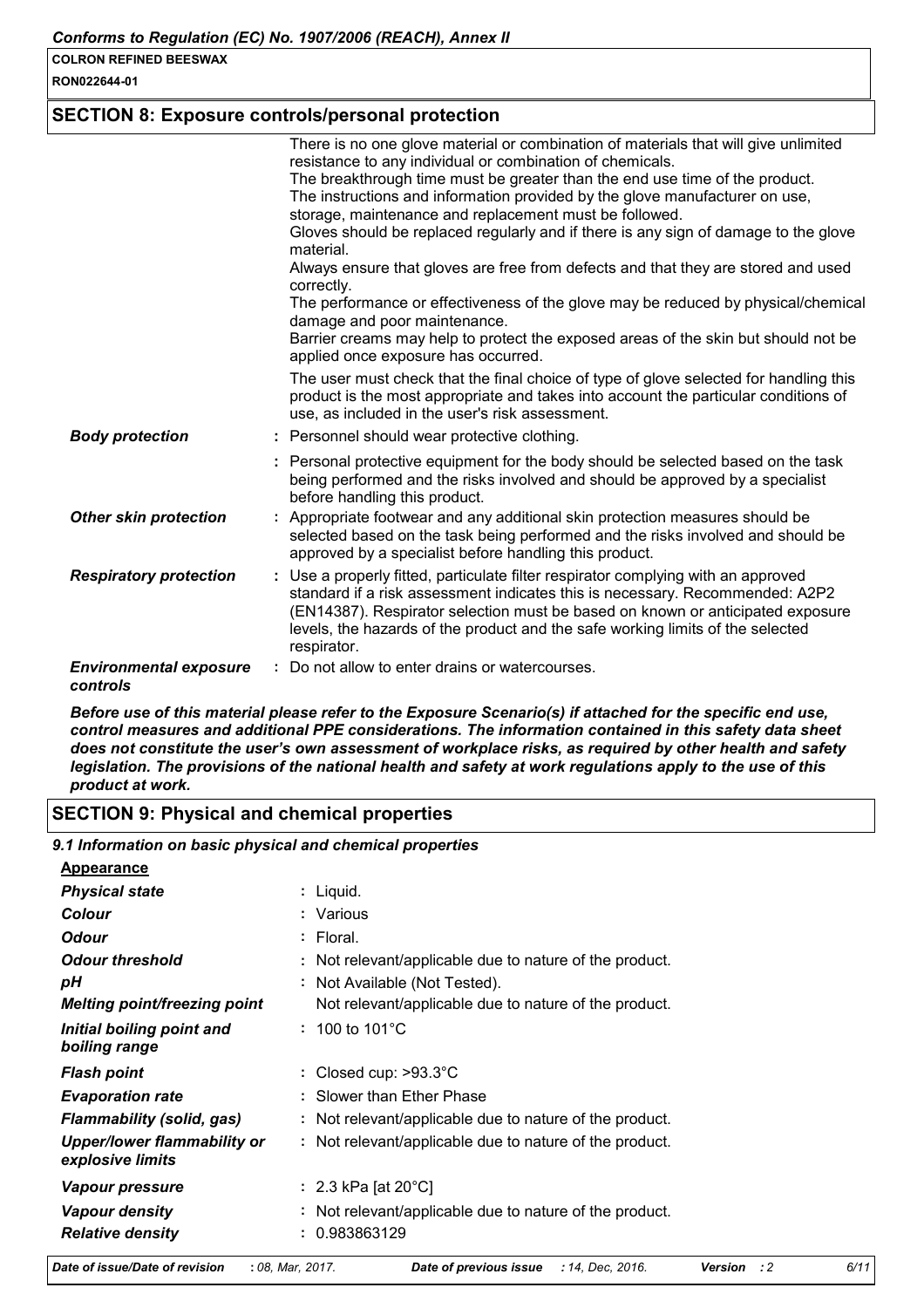#### **SECTION 9: Physical and chemical properties**

| Solubility(ies)                            | Not relevant/applicable due to nature of the product.                             |
|--------------------------------------------|-----------------------------------------------------------------------------------|
| <b>Solubility in water</b>                 | Not relevant/applicable due to nature of the product.                             |
| Partition coefficient: n-octanol/<br>water | Not relevant/applicable due to nature of the product.                             |
| <b>Auto-ignition temperature</b>           | : Not Available (Not Tested).                                                     |
| <b>Decomposition temperature</b>           | Not relevant/applicable due to nature of the product.                             |
| <b>Viscosity</b>                           | : Not Available (Not Tested).                                                     |
| <b>Explosive properties</b>                | : Under normal conditions of storage and use, hazardous reactions will not occur. |
| <b>Oxidising properties</b>                | : Under normal conditions of storage and use, hazardous reactions will not occur. |

#### 9.2 Other information

| <b>Heat of combustion</b> |  | $: 9.664$ kJ/g |
|---------------------------|--|----------------|
|---------------------------|--|----------------|

| <b>SECTION 10: Stability and reactivity</b> |    |                                                                                                                                   |  |  |
|---------------------------------------------|----|-----------------------------------------------------------------------------------------------------------------------------------|--|--|
| 10.1 Reactivity                             |    | : No specific test data related to reactivity available for this product or its ingredients.                                      |  |  |
| <b>10.2 Chemical stability</b>              |    | : Stable under recommended storage and handling conditions (see Section 7).                                                       |  |  |
| 10.3 Possibility of<br>hazardous reactions  |    | : Under normal conditions of storage and use, hazardous reactions will not occur.                                                 |  |  |
| 10.4 Conditions to avoid                    |    | : When exposed to high temperatures may produce hazardous decomposition<br>products.                                              |  |  |
| 10.5 Incompatible materials                 | ÷. | Keep away from the following materials to prevent strong exothermic reactions:<br>oxidising agents, strong alkalis, strong acids. |  |  |
| 10.6 Hazardous<br>decomposition products    |    | Decomposition products may include the following materials: carbon monoxide,<br>carbon dioxide, smoke, oxides of nitrogen.        |  |  |

#### Refer to Section 7: HANDLING AND STORAGE and Section 8: EXPOSURE CONTROLS/PERSONAL PROTECTION for additional handling information and protection of employees.

#### **SECTION 11: Toxicological information**

#### 11.1 Information on toxicological effects

There are no data available on the mixture itself. The mixture has been assessed following the conventional method of the CLP Regulation (EC) No 1272/2008 and is classified for toxicological properties accordingly. See Sections 2 and 3 for details.

Exposure to component solvent vapour concentrations in excess of the stated occupational exposure limit may result in adverse health effects such as mucous membrane and respiratory system irritation and adverse effects on the kidneys, liver and central nervous system. Symptoms and signs include headache, dizziness, fatique, muscular weakness, drowsiness and, in extreme cases, loss of consciousness.

Solvents may cause some of the above effects by absorption through the skin. Repeated or prolonged contact with the mixture may cause removal of natural fat from the skin, resulting in non-allergic contact dermatitis and absorption through the skin.

If splashed in the eyes, the liquid may cause irritation and reversible damage.

This takes into account, where known, delayed and immediate effects and also chronic effects of components from short-term and long-term exposure by oral, inhalation and dermal routes of exposure and eye contact.

Contains 1,2-benzisothiazol-3(2H)-one. May produce an allergic reaction.

#### **Acute toxicity**

l 1

| <b>Product/ingredient name</b>        | <b>Result</b>    |                        | <b>Species</b>   | Dose       |     | <b>Exposure</b> |
|---------------------------------------|------------------|------------------------|------------------|------------|-----|-----------------|
| 1,2-Benzisothiazolone                 | LD50 Oral        | Rat                    |                  | 1020 mg/kg |     |                 |
| <b>Date of issue/Date of revision</b> | : 08. Mar. 2017. | Date of previous issue | : 14. Dec. 2016. | Version    | - 2 | 7/11            |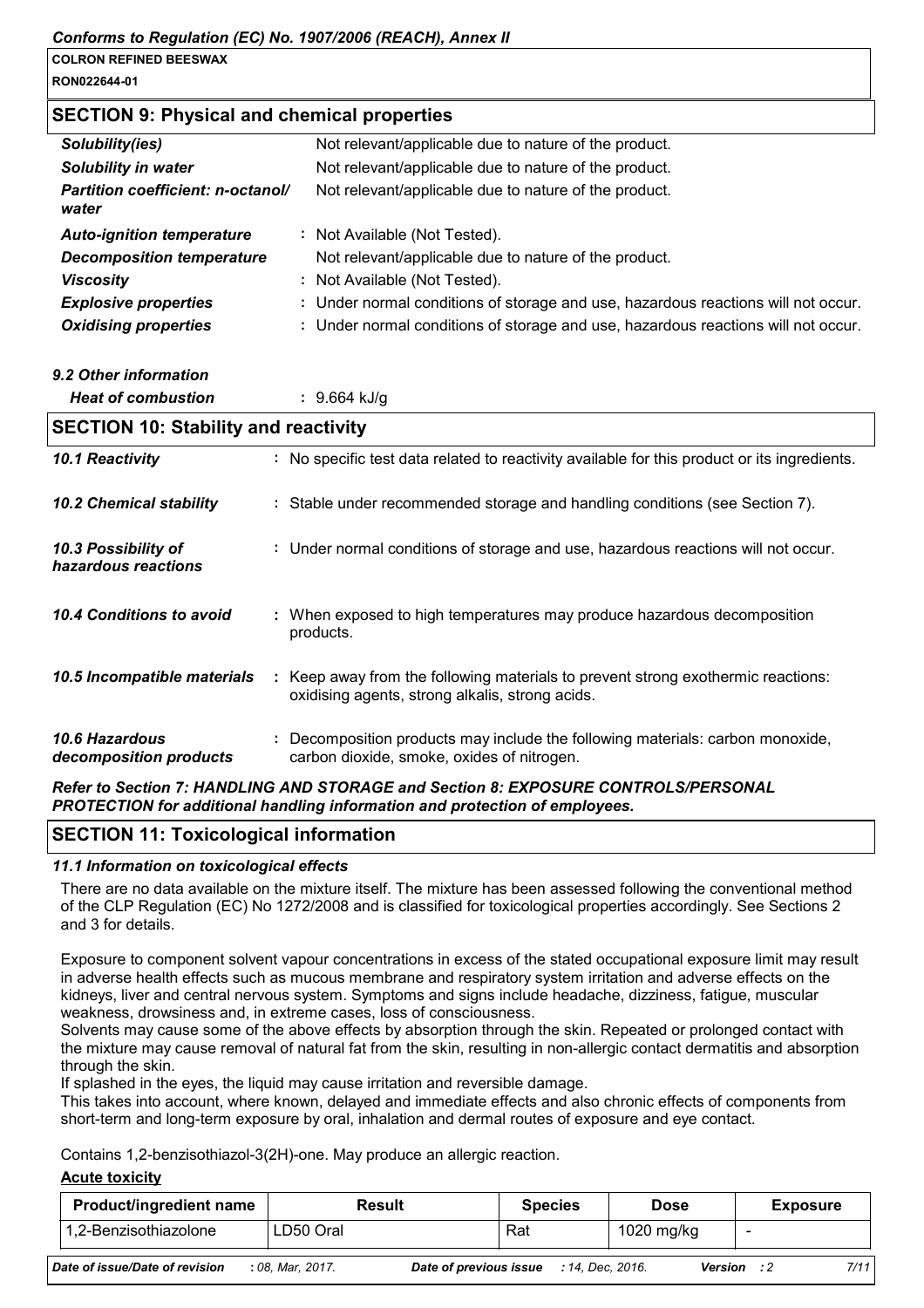#### Conforms to Regulation (EC) No. 1907/2006 (REACH), Annex II

#### **COLRON REFINED BEESWAX**

RON022644-01

#### **SECTION 11: Toxicological information**

#### **Acute toxicity estimates**

No data available

#### **Irritation/Corrosion**

| Product/ingredient name                                               | <b>Result</b>        | <b>Species</b> | <b>Score</b>   | <b>Exposure</b>       | <b>Observation</b> |
|-----------------------------------------------------------------------|----------------------|----------------|----------------|-----------------------|--------------------|
| 1,2-Benzisothiazolone                                                 | Skin - Mild irritant | Human          | $\blacksquare$ | 48 hours 5<br>Percent | L,                 |
| <b>Conclusion/Summary</b>                                             | : Not available.     |                |                |                       |                    |
| <b>Sensitisation</b>                                                  |                      |                |                |                       |                    |
| <b>Conclusion/Summary</b>                                             | : Not available.     |                |                |                       |                    |
| <b>Mutagenicity</b>                                                   |                      |                |                |                       |                    |
| No data available                                                     |                      |                |                |                       |                    |
| <b>Carcinogenicity</b>                                                |                      |                |                |                       |                    |
| No data available                                                     |                      |                |                |                       |                    |
| <b>Reproductive toxicity</b><br>No data available                     |                      |                |                |                       |                    |
| <b>Teratogenicity</b><br>No data available                            |                      |                |                |                       |                    |
| Specific target organ toxicity (single exposure)<br>No data available |                      |                |                |                       |                    |
| Specific target organ toxicity (repeated exposure)                    |                      |                |                |                       |                    |
| No data available                                                     |                      |                |                |                       |                    |
| <b>Aspiration hazard</b><br>No data available                         |                      |                |                |                       |                    |

**Other information** 

: Not available.

#### **SECTION 12: Ecological information**

#### 12.1 Toxicity

There are no data available on the mixture itself. Do not allow to enter drains or watercourses.

Procedure used to derive the classification according to Regulation (EC) No. 1272/2008 [CLP/GHS]. See Sections 2 and 3 for details.

| <b>Product/ingredient name</b> | Result                                                                | <b>Species</b>                                                 | <b>Exposure</b>       |
|--------------------------------|-----------------------------------------------------------------------|----------------------------------------------------------------|-----------------------|
| 1,2-Benzisothiazolone          | Acute EC50 97 ppb Fresh water<br>Acute LC50 10 to 20 mg/l Fresh water | Daphnia - Daphnia magna<br>Crustaceans - Ceriodaphnia<br>dubia | 48 hours<br>148 hours |
|                                | Acute LC50 167 ppb Fresh water                                        | Fish - Oncorhynchus mykiss                                     | 96 hours              |

#### 12.2 Persistence and degradability

**Conclusion/Summary** 

: Not available.

#### 12.3 Bioaccumulative potential

No data available

#### 12.4 Mobility in soil

| Date of issue/Date of revision |  | : 08, Mar, 2017. |
|--------------------------------|--|------------------|
|--------------------------------|--|------------------|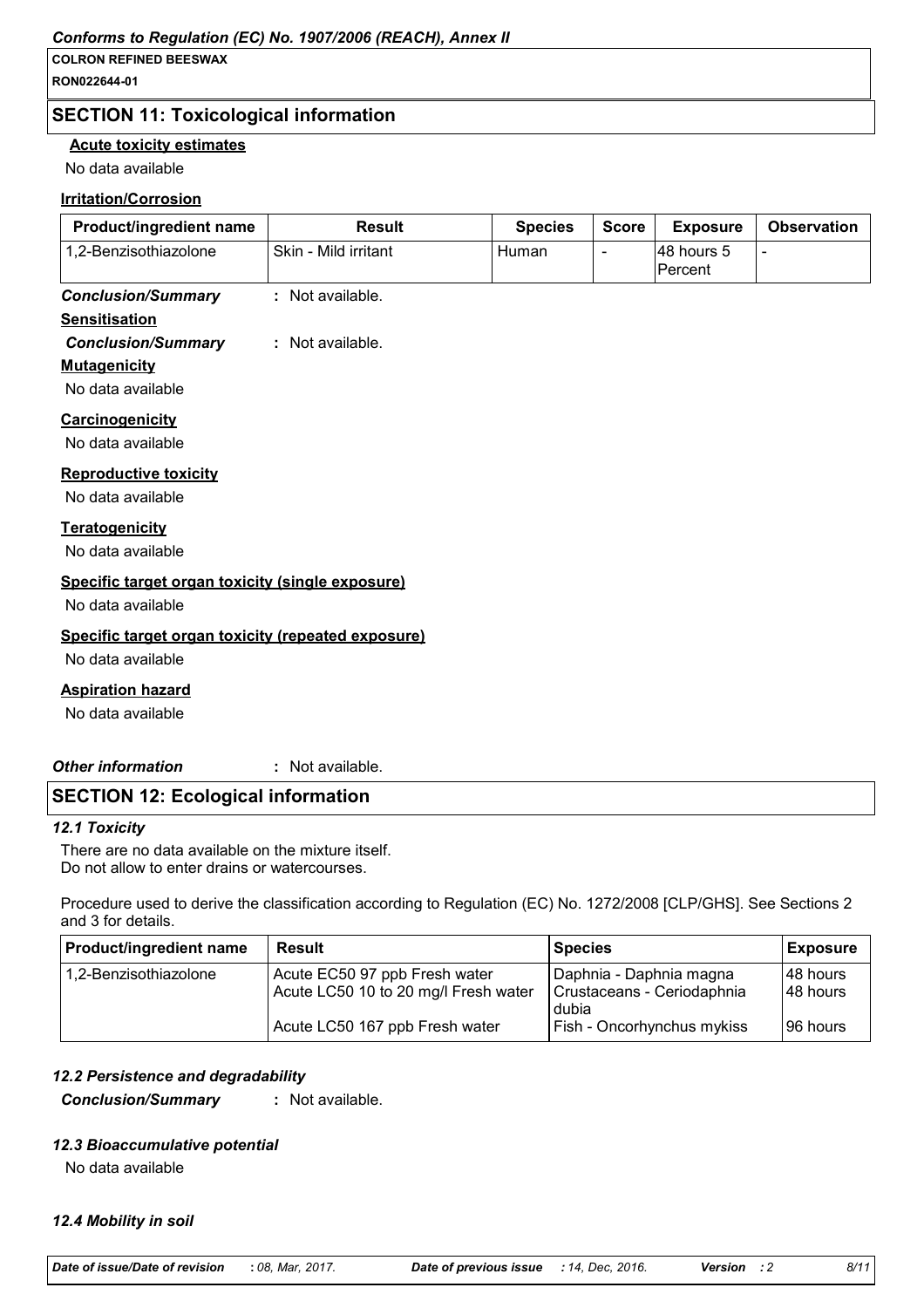| RON022644-01                                     |                                                                                                                                                                                                                                                                                                                                                                                                                                                                                                                                                      |  |  |  |  |
|--------------------------------------------------|------------------------------------------------------------------------------------------------------------------------------------------------------------------------------------------------------------------------------------------------------------------------------------------------------------------------------------------------------------------------------------------------------------------------------------------------------------------------------------------------------------------------------------------------------|--|--|--|--|
| <b>SECTION 12: Ecological information</b>        |                                                                                                                                                                                                                                                                                                                                                                                                                                                                                                                                                      |  |  |  |  |
| <b>Soil/water partition</b><br>coefficient (Koc) | : Not available.                                                                                                                                                                                                                                                                                                                                                                                                                                                                                                                                     |  |  |  |  |
| <b>Mobility</b>                                  | : Not available.                                                                                                                                                                                                                                                                                                                                                                                                                                                                                                                                     |  |  |  |  |
| 12.5 Results of PBT and vPvB assessment          |                                                                                                                                                                                                                                                                                                                                                                                                                                                                                                                                                      |  |  |  |  |
| <b>PBT</b>                                       | : Not applicable.                                                                                                                                                                                                                                                                                                                                                                                                                                                                                                                                    |  |  |  |  |
| vPvB                                             | : Not applicable.                                                                                                                                                                                                                                                                                                                                                                                                                                                                                                                                    |  |  |  |  |
| 12.6 Other adverse effects                       | : No known significant effects or critical hazards.                                                                                                                                                                                                                                                                                                                                                                                                                                                                                                  |  |  |  |  |
|                                                  | : Avoid dispersal of spilt material and runoff and contact with soil, waterways, drains<br>and sewers.                                                                                                                                                                                                                                                                                                                                                                                                                                               |  |  |  |  |
| <b>SECTION 13: Disposal considerations</b>       |                                                                                                                                                                                                                                                                                                                                                                                                                                                                                                                                                      |  |  |  |  |
| 13.1 Waste treatment methods                     |                                                                                                                                                                                                                                                                                                                                                                                                                                                                                                                                                      |  |  |  |  |
| <b>Product</b>                                   |                                                                                                                                                                                                                                                                                                                                                                                                                                                                                                                                                      |  |  |  |  |
| <b>Methods of disposal</b>                       | : The generation of waste should be avoided or minimised wherever possible.<br>Disposal of this product, solutions and any by-products should at all times comply<br>with the requirements of environmental protection and waste disposal legislation<br>and any regional local authority requirements. Dispose of surplus and non-<br>recyclable products via a licensed waste disposal contractor. Waste should not be<br>disposed of untreated to the sewer unless fully compliant with the requirements of<br>all authorities with jurisdiction. |  |  |  |  |
| <b>Hazardous waste</b>                           | : No.                                                                                                                                                                                                                                                                                                                                                                                                                                                                                                                                                |  |  |  |  |
| European waste<br>catalogue (EWC)                | : 080112<br>waste paint and varnish other than those mentioned in 08 01 11                                                                                                                                                                                                                                                                                                                                                                                                                                                                           |  |  |  |  |
| <b>Disposal considerations</b>                   | : Do not allow to enter drains or watercourses.<br>Dispose of according to all federal, state and local applicable regulations.<br>If this product is mixed with other wastes, the original waste product code may no<br>longer apply and the appropriate code should be assigned.<br>For further information, contact your local waste authority.                                                                                                                                                                                                   |  |  |  |  |
| Packaging                                        |                                                                                                                                                                                                                                                                                                                                                                                                                                                                                                                                                      |  |  |  |  |
| <b>Methods of disposal</b>                       | : The generation of waste should be avoided or minimised wherever possible. Waste<br>packaging should be recycled. Incineration or landfill should only be considered<br>when recycling is not feasible.                                                                                                                                                                                                                                                                                                                                             |  |  |  |  |
| <b>Disposal considerations</b>                   | Using information provided in this safety data sheet, advice should be obtained from<br>the relevant waste authority on the classification of empty containers. Empty<br>containers must be scrapped or reconditioned. Dispose of containers contaminated<br>by the product in accordance with local or national legal provisions.                                                                                                                                                                                                                   |  |  |  |  |
| European waste<br>catalogue (EWC)                | Recycling possible. Ensure packaging is completely empty before recycling.<br>Dispose of uncured residues in the same way as the product itself. Plastic articles<br>15 01 02 - metallic packaging 15 01 04 - mixed packaging 15 01 06.                                                                                                                                                                                                                                                                                                              |  |  |  |  |

**Special precautions** 

: This material and its container must be disposed of in a safe way. Empty containers or liners may retain some product residues. Avoid dispersal of spilt material and runoff and contact with soil, waterways, drains and sewers.

#### **SECTION 14: Transport information IMDG IATA ADR/RID** 14.1 UN number Not regulated. Not regulated. Not regulated. 14.2 UN proper  $\overline{a}$  $\overline{a}$ shipping name Date of issue/Date of revision : 08, Mar, 2017. Date of previous issue : 14, Dec, 2016. Version : 2  $9/11$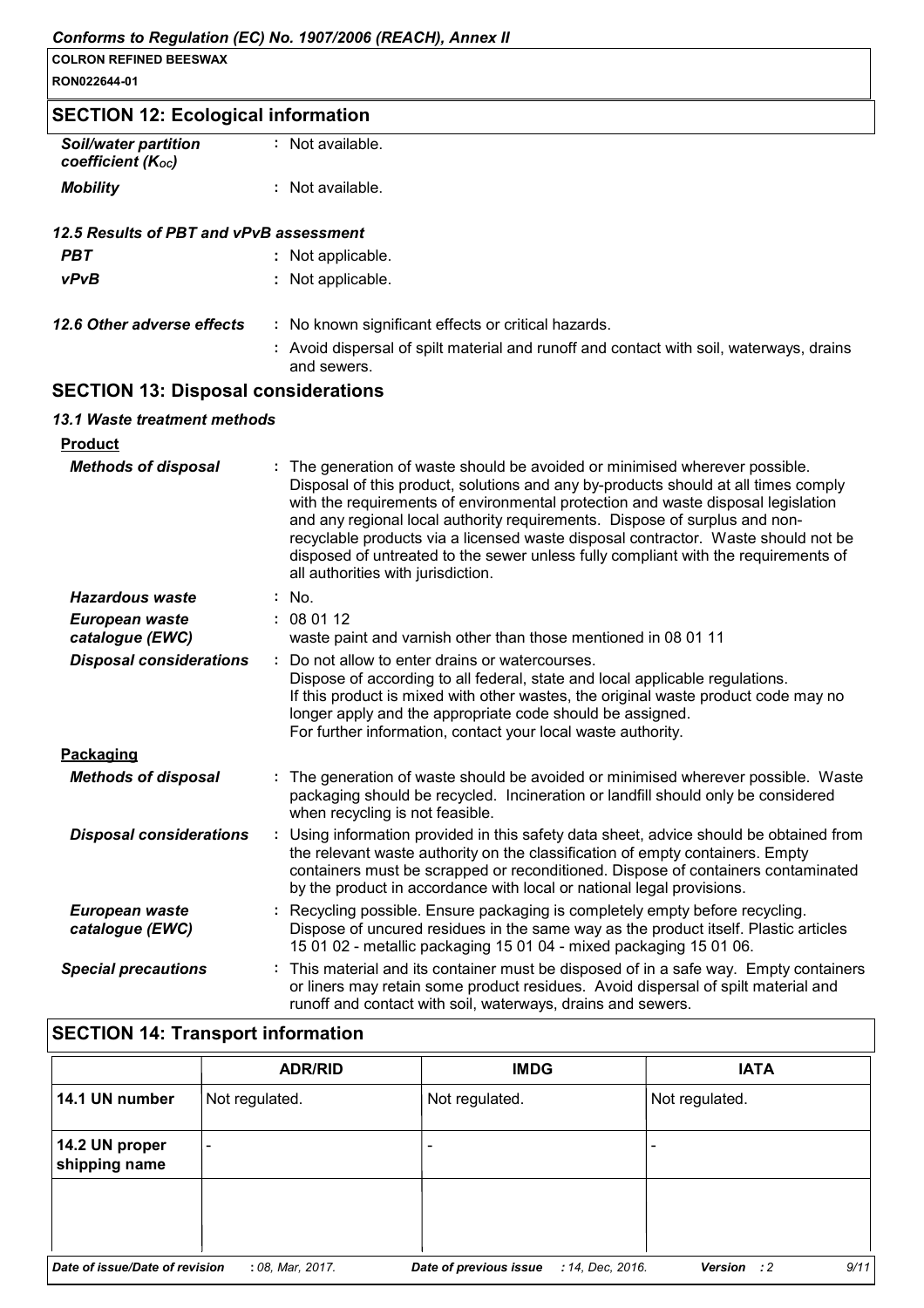| ,,<br><b>COLRON REFINED BEESWAX</b>                    |     |                          |     |
|--------------------------------------------------------|-----|--------------------------|-----|
| RON022644-01                                           |     |                          |     |
| <b>SECTION 14: Transport information</b>               |     |                          |     |
| 14.3 Transport<br><b>Hazard Class(es)/</b><br>Label(s) |     | $\overline{\phantom{0}}$ |     |
| 14.4 Packing<br>group                                  |     |                          |     |
| 14.5<br>Environmental<br>hazards                       | No. | No.                      | No. |
| <b>Additional</b><br>information                       |     |                          |     |

This mixture is not classified as dangerous according to international transport regulations (ADR/RID, IMDG, ICAO/IATA).

|      | 14.6 Special precautions for : Transport within user's premises: always transport in closed containers that are |
|------|-----------------------------------------------------------------------------------------------------------------|
| user | upright and secure. Ensure that persons transporting the product know what to do in                             |
|      | the event of an accident or spillage.                                                                           |

| <b>14.7 Transport in bulk</b>  | : Not applicable. |
|--------------------------------|-------------------|
| according to Annex II of       |                   |
| <b>Marpol and the IBC Code</b> |                   |

Multi-modal shipping descriptions are provided for informational purposes and do not consider container sizes. The presence of a shipping description for a particular mode of transport (sea, air, etc.), does not indicate that the product is packaged suitably for that mode of transport. All packaging must be reviewed for suitability prior to shipment, and compliance with the applicable regulations is the sole responsibility of the person offering the product for transport. People loading and unloading dangerous goods must be trained on all of the risks deriving from the substances and on all actions in case of emergency situations.

# **SECTION 15: Regulatory information**

15.1 Safety, health and environmental regulations/legislation specific for the substance or mixture

#### EU Regulation (EC) No. 1907/2006 (REACH)

Annex XVII - Restrictions : Not applicable. on the manufacture. placing on the market and use of certain dangerous substances, mixtures and articles

## **Other EU regulations**

#### **Seveso Directive**

This product is not controlled under the Seveso Directive.

| <b>15.2 Chemical safety</b> | : No Chemical Safety Assessment has been carried out. |
|-----------------------------|-------------------------------------------------------|
| assessment                  |                                                       |

#### **SECTION 16: Other information**

|                                      | $\nabla$ Indicates information that has changed from previously issued version.                                                                                                                                                                                                                                                                       |
|--------------------------------------|-------------------------------------------------------------------------------------------------------------------------------------------------------------------------------------------------------------------------------------------------------------------------------------------------------------------------------------------------------|
| <b>Abbreviations and</b><br>acronyms | $:$ ATE = Acute Toxicity Estimate<br>CLP = Classification, Labelling and Packaging Regulation [Regulation (EC) No.<br>1272/2008]<br>DMEL = Derived Minimal Effect Level<br>DNEL = Derived No Effect Level<br>EUH statement = CLP-specific Hazard statement<br>PBT = Persistent, Bioaccumulative and Toxic<br>PNEC = Predicted No Effect Concentration |
|                                      |                                                                                                                                                                                                                                                                                                                                                       |

| Date of issue/Date of revision | : 08. Mar. 2017. | <b>Date of previous issue</b> : 14, Dec, 2016. |  | <b>Version</b> : 2 | 10/11 |
|--------------------------------|------------------|------------------------------------------------|--|--------------------|-------|
|--------------------------------|------------------|------------------------------------------------|--|--------------------|-------|